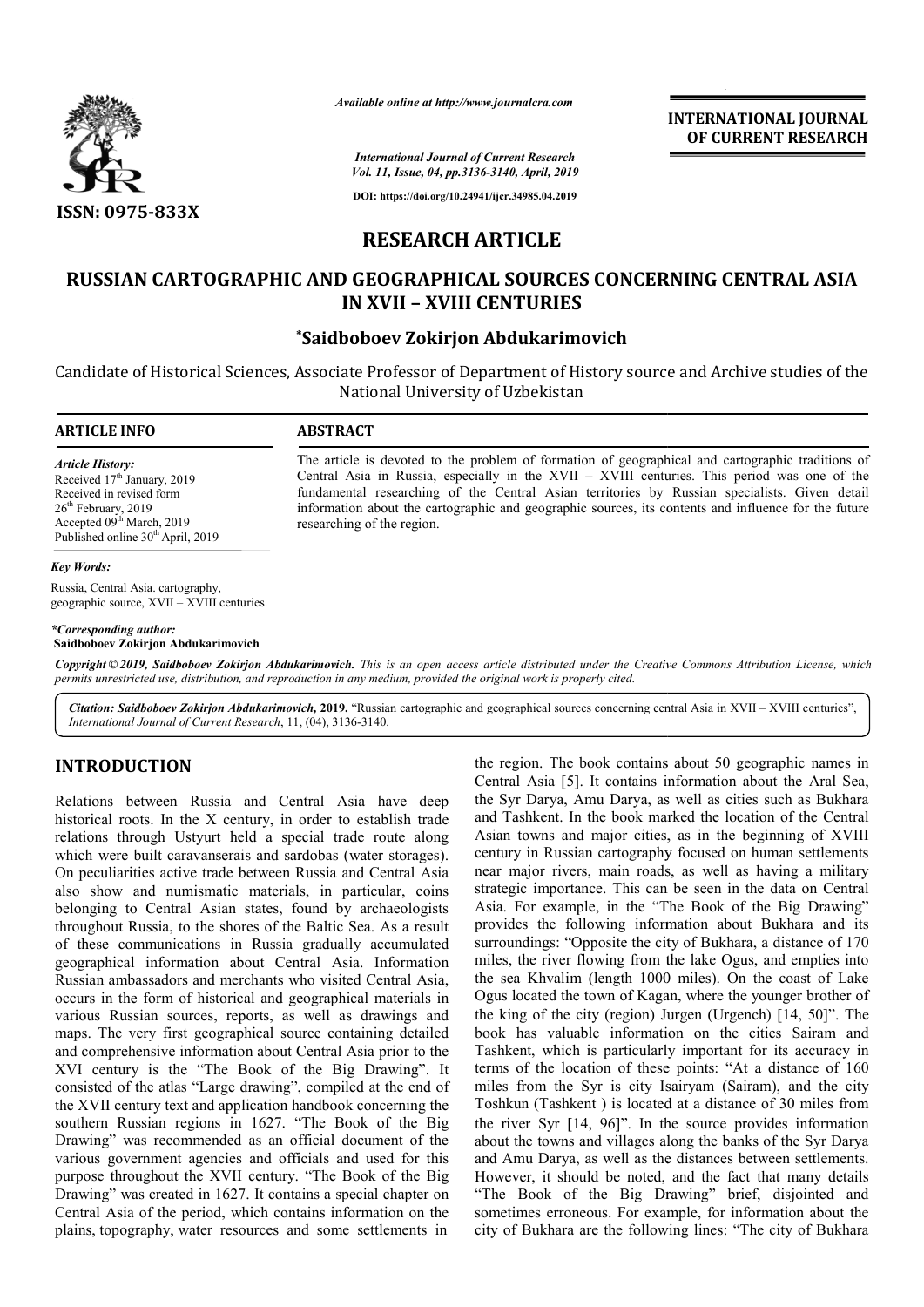and all Bukhara draws water for their fertile lands from the Syr ... 14, 95". This means that, in Russia, even before XVII century there was no exact information about the river Zarafshan (which is actually supplied water Bukharan land). Also appropriate to emphasize that the information from the Book suggests that Russian companies have greater interest to the southern edges and the local population of these regions had a number of geographic sources, the compilers of which possessed a wide geographic worldview. So "The Book of the Big Drawing", created in the first quarter of the XVII century was the successful outcome of Russian geographical thought. It describes the 1500 geographic names, 50 of which relate to the Central Asian region. This suggests that information about this region particularly interested Russian political and scientific circles, although Russians until now has not made visits or trips to Central Asia. The next written source of particular importance in the study of geography of Central Asia, is P.I. Rychkov's "Topography of Orenburg Province" (1726), containing a rich and varied material classifying the nature of Central Asia.

P. Rychkov was personally acquainted with many travelers and merchants who visited Central Asian information and analyze them. Region, especially the rugged area. Scientist called "Orenburg's Lomonosov", he collected geographical information about Central Asia, has compiled all known at the time mapping and geographical data [4]. In the first part of the book he gives information on the city of Orenburg, and the second part – about the land and people of the surrounding area the Orenburg province. Generally half of the book is, in content, "Brief geographical information about the lands of Central Asia", bordering the newly formed province of Orenburg [10]. In total, seven chapters of "Topography of Orenburg Province" is devoted the information about Central Asian region. They are: 1. About Turkmens. 2. Khiva and Khivans. 3. About Aralts. 4. About Karakalpaghakhs. 5. Large hordes of Kazakhs. 6. Estates of Turkestan. 7. Possession of Tashkent [16]. "Topography of Orenburg province" was published in various languages at that period and in particular in the German, a copy of which use foreign experts, but these translations do not occur the maps of Orenburg and adjacent regions. Russian government commissioned Semyon Remezov to create new atlas of Siberia in 1695. In order to gather material for the atlas S. Remezov made several trips to Central Asia in October 1696. He used sources and drawings known at that time.

In cartographic atlas of Siberia S. Remezov prepared at the end of the XVII century – Drawing the whole of Siberia – a large part of Central Asia and Kazakhstan, as displayed in a special map, located at  $113$  and  $114$  pages of this source  $[15]$ . It is completed in 1697. This map is valuable source that is based on compass research and within a certain scale, gathered details about Central Asia, available until the end of the XVII century. It should be noted that the map displayed incorrectly form the Aral Sea, but its location and the confluence of the river Syr Darya to the Aral Sea are correct. Areas, where the population of neighborhoods of the Aral Sea, as well as modern Karakalpakstan and Khorezm, marked as "Araltsy" and "Yurgentsy". Hills, located on the western and northern coasts of the Aral Sea, are depicted low mountains form in the map. On the territory of modern Khorezm given names such areas as "Azaris", "Kaschy", "Yurgenchi", "Khiva", "Enbar", "Hail Taprasy" and three names "Karaul". Also Karakul, Bukhara, Samarkand, Hazorasp and connecting routes them.

On the banks of the Syr Darya shows the city of Tashkent. S. Remezov's map for perfection was no worse than Western European maps of this kind created by contemporaries. The main distinguishing features of it were as follows: 1) The map had a direction to the south; 2) its main geographic features are routes, as well as towns along it; 3) the name of the Central Asian cities were the majority; 4) are not given information about the river Zarafshan. Due to the growing interest to Central Asia in Russia at the end of the XVII century increased the number of Russian geographic and cartographic information about this region. Since the era of the reign of Peter I, opened a new chapter not only in Russia's relations with the Far East, but also its relationship with the Muslim world. Already at the end of the XVII century, period of existence Moscow state, was presenting the interests of Russia to the countries located in the Caspian Sea, and currently Russian had definite ideas about the region [2].

The next stage of accumulation of Russian geographic and cartographic information about Central Asia is related to the activities of Russian ambassadors, travelers, geographers and cartographers during the reign of Peter I and then in XVIII century. Also at the beginning of the XVIII century Russia has sought to consolidate their position in Central Asia. The territory of the Central Asian khanates was supposed to play the role of bailiff points on the way Russians to India. During this period, the problem of finding the shortest path from Russia to India through Central Asia was the main problem of research Russian geographers and cartographers. Activity of Peter I played a pivotal role in solving this problem. Solution such global problems required primarily ambassadorial expeditions to Central Asia and through their collecting detailed information about the region. Proposal to send expeditions to Central Asia was Peter I well-known figure F.S. Saltykov, sent a letter to the Emperor on April 27, 1713, which offers: obtaining "... steppes between China and Bukhara, the lands between India and Tangut, and thereby – Yorkent and Turfan". In 1714, Peter I sends Lieutenant, prince A. Bekovich-Cherkassky the Caspian Sea, and instructs him to go out in the Khanate of Khiva. In April, 1715 Bekovich went from Astrakhan eastern shores of the Caspian Sea [8]. His expedition is credited with drawing up the scientific maps of the Caspian Sea and Central Asia. To implement the guidance of Peter I on the construction of military fortifications here and this by setting on the east coast of the Caspian Sea influence Russian state, he is sent by sea on 69 ships. From Tikkaragan place he reached Mangishlak and erects military fortress here under the name of St. Peter. The second fort was built in Krasnovodsk [11]. As a result of this expedition were collected earlier materials on downstream and created a map of the eastern shores of the Caspian Sea. Map of the Caspian Sea, mainly depicted its eastern coast, the Dead Gulf, Buzachi peninsula and Mangishlak, Alexander Bay and unnamed bay. Especially clearly shows the location Korabogaz Bay and Krasnovodsk, Balkhan bays. Renowned scientist L.S. Berg on the article devoted to Caspian Sea, announces that this map was not found [13]. However, in the  $60<sup>th</sup>$  years of XIX century E.A. Knyazhetskaya writes that this map with the map of Central Asia, compiled by Bekovich-Cherkassky Peter I takes to Paris [7]. Original map was found and researched by E.A. Knyazhetskaya. In 1720 in Russia was published the first printed map of the Caspian Sea. But it was incorrectly listed bays east coast of the Caspian Sea. Although this map was compiled on materials F.I. Soymonov, photographed in 1719 the western and southern part of the sea, but the bays were not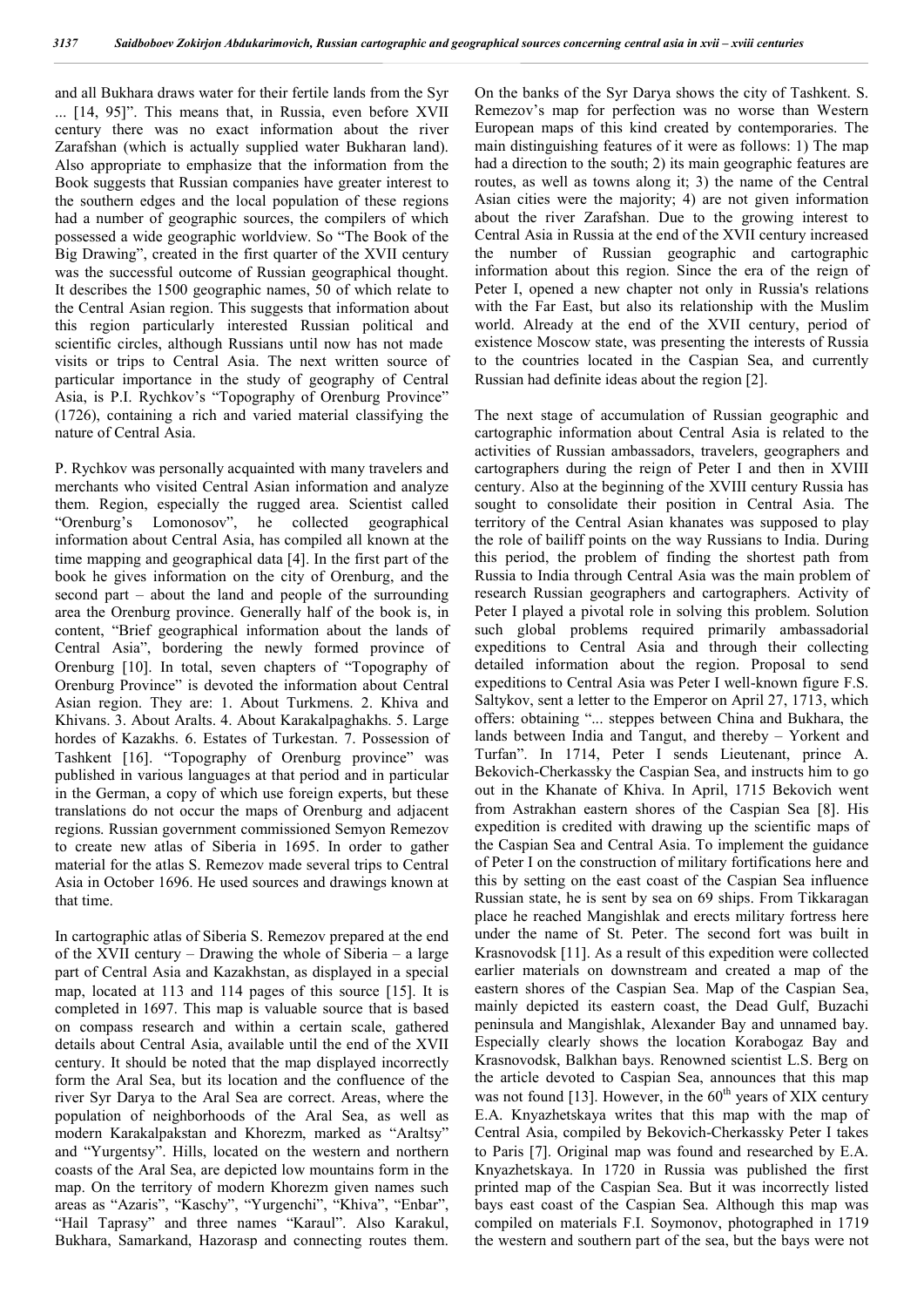displayed previously indicated Bekovich-Cherkassky. And this, in turn, reduced the value of new scientific value and showed wrong information, in comparison with maps of the Caspian Sea, printed in Western Europe at the time. Most scientifically effective for the first half of the XVIII century was traveling Dmitry Gladischev and Ivan Muravin to Khiva in  $1740 - 1741$ . Records of this journey takes in its time  $(1760)$ P.I. Rychkov, but the full text of the report and map published only in 1850, by famous orientalist Ya. Khanykov [6]. Advantage Ivan Muravin's map of previous maps was that many places (for example, the east coast of the Aral Sea) on it were first drawn on the basis of submissions received as a result of instrumental image [3]. For that, the map has become the basis for creating the next map of the Aral Sea. Map images mostly areas of Karakalpakstan and Khorezm are under the names of Khiva and the Aral possessions.

There are also maps I. Krasilnikov that were found promoting Russian Geographical society only after 125 years after their creation. I. Krasilnikov was charged on the basis of the available materials to create the main map of the Orenburg province, as well as 10 special maps in 1752. Maps were prepared and sent to the Geographical Department of the Academy of Sciences in 1753. Composed of two I. Krasilnikov maps provide information on the territory of Central Asia. The map shows rivers, lakes, prairies, mountains, forests, hills and fortifications [10]. Along with the existing old materials, I. Krasilnikov when drawing up their maps, and took advantage of the new information. For example, land on the right bank of the Syr Darya are called "Barsukova Sands". Sarasu river before reaching the Syr Darya flows into Lake Telegul. On the banks of the Syr Darya marked cities such as Saran, Tashkent, Otrar. More precisely mapped sources of the Amu Darya. After maps of I. Krasilnikov the Russian cartography was not found other new information in XVIII century. There are some opinions that after map of I. Krasilnikov in the XVIII century the Russian cartographic work about Central Asia found their completion [1]. However, several Russian maps relating of Central Asia the end of the XVIII century were found in the Central State Military History Archive (Moscow) and studied by geographer R.L.Yugay in the  $60<sup>th</sup>$  years last century. Author was Russian soldier, Maj.-Gen. Yacob Bower. In describing the Aral and Caspian Seas were used I. Krasilnikov map attached to P. Rychkov to his work "Topography of Orenburg Province", and a map I. Muravin.

Zarafshan river n flows as shown in the Amu Darya, but it named Kuhak on the map. Showing the towns and villages along the banks of the Amu Darya. On the delta between the two main tributaries of the Amu Darya specified region, referred to as the "Housing Karakalpaks" [17]. Although inaccurate showed the first source of Zarafshan, its environment and lower reaches are depicted mostly correct. Quite clearly indicated the location of settlements in the Zarafshan valley, such as Samarkand, Kattakurgan, Pandzhiken, Hatirchi, Bukhara, Karmana, Yangikurgan, Gijduvan, Romitan, Karakul and others. Map distorted, incorrect and very schematically shows Syr Darya valley and the Syrdarya river basin. Even densely populated Ferghana valley land Yacob Bower on the map shows in white spot. This suggests that the beginning of XIX century land of the valley have not been sufficiently known Russian cartographers. Of particular significance of Yacob Bower's map is the territory of Turkmenistan shown on it. East area of the Caspian Sea on the map is shown as "part of the Chinese state".

On the map, which shows the south-western regions of present Turkmenistan, painted symbols, meaning mountain, and given the geographic elements and inscriptions indicating Sarykamysh, Merv valley banks of the Amudarya from Kelif to Khorezm [9]. Next, on the right bank of the river from the mountains "Kugitan" to southern Khiva Khanate showed following settlements by topographical signs: Zaidali, Choshbobo, Zanghibobo, Zuibadali, Burdalak, Kushk, Chugna, Komi, Olot, Yaichi, Chugurdum, Khalata. On the left bank are: Kerky, Halach, Hodzhazhanbas, Ikzak, Polvort, Kochanol, Chukcha, Narazim, Chardjuy, Khoja Kala, Kubak Kala and Sukuer. It is known that the city Chardjuy in written sources (also in the cartographical) is found in the form of "Charchau" starting from the XVI century. Maps of the XVIII century prove the fact that the name is widespread and it was at this time. The map shows the direction of the river Mary flowing through the Murgob valley and across the Karakum Desert which flows into Sarykamysh. This image does not correspond to reality. Map of Colonel Ivan Lyutov related to the end of the XVIII century. The territory of modern Uzbekistan shows "nomadic steppe – Kirgyz-kaysakov" land between the Caspian and Aral seas are named as "Trukhmen ownership". Eastern coast of the Caspian Sea, in comparison with a Yacob Bower's map far right shows the total length of the sea from north to south is  $11$  latitude  $(47-36$  north latitude)  $[18]$ . More correctly displayed upper Amu Darya region, in particular, shows the Vakhsh and its tributaries Surkhon. Fully depicted possession of Khiva (Khorezm Valley) and closely spaced irrigation canals around Khiva. Opposite Khiva, two coasts of the Amu Darya town located Azaris (Khazorasp) Ugrani (Urgench), Khecht (Cat) Vizirat (Wazir) and Navat.

As the all maps of the XVIII century, the upper reaches of the Syr Darya River displayed incorrectly.

I. Lyutov's map is considered one of the best cartographic sources XVIII century depicting territory coming into modern Kazakhstan, Central Asia and nearby regions. Timofy Burnashev with Alexei Beznosikov visited Bukhara and collected rich material about this region in 1774 – 1775. Alexei Beznosikov made four maps about the territory of Central Asia [12]. But in these maps relief depicts a very schematic way, and the mountains are depicted the way ordinary figure. However, hydrography and irrigation sources are sufficiently accurate and complete. On the territory of modern Uzbekistan shows the area of the Republic of Karakalpakstan, Khorezm, Bukhara, Samarkand region, as the area on one point refers to the Khanate of Kokand. Interesting is the fact that for the first time on this map of Russian cartographic sources occurs in the form of the Kyzyl Kum placename "Kyzyl Kum Sands". On the Burnashev's report Kyzylkum given the following description: "The lands between Cheese and Jani a lot of saxauls, but there are also the area with water and crops, the road starting from Jani, and passes through waterless of groves Kyzyl Kum (Red Sand)" [19]. Summarizing the data of Russian geographic and cartographic materials XVII – XVIII centuries about Central Asia, we can draw the following conclusions:

- information about Central Asia, collected before the XVII century were created in the "drawings";
- in the  $30<sup>th</sup>$  years of XVIII centuries "The Book of the Big Drawing" was considered a successful outcome of Russian geographical knowledge era. It describes the 1500 geographic names, 50 of which relate to the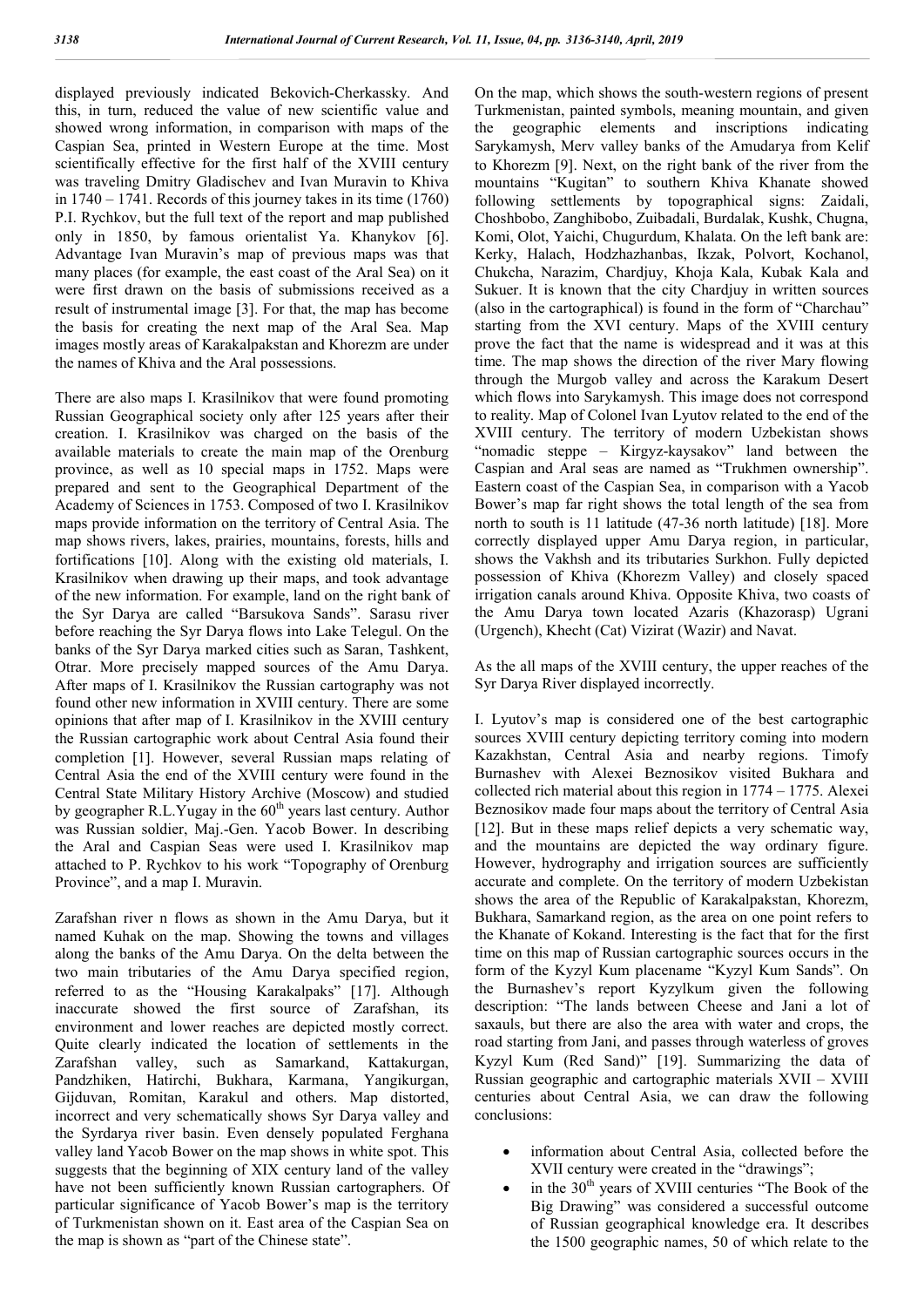Central Asian region, which is a testament to what a great interest is the Central Asia for political and scientific circles of Russia, though on their part is not yet on his visit to the region;

- the availability of information from the Russian did not belong to the domain of Russian Central Asian lands confirms that what the government has paid special attention to the southern regions of Russia that Russia has established its international relations not only with the West, but also with the countries of Central Asia. In this regard, the Russian cartography developed, enriching the information available on Central Asia with new materials;
- although not created most faithful and accurate mapping images of the southern (current Surkhandarya and Kashkadarya) and eastern (present Fergana valley) regions of the edge, but in this field has already made the first steps;
- the period up to the XVIII century Russia is considered to time with reference Central Asian territory and collect materials about them, but at that time were still represented the first attempt to create a cartographic materials about the region;
- from the XVIII century replace created before this time, "drawing" it began to come relatively accurately and thoroughly designed maps;
- in general , XVIII century is considered new, more advanced stage in the creation of geographic and cartographic research, in terms of growth in their number, quality improvement and expansion of the field of study;
- XVIII century was a period of development of Russian geography and cartography on a scientific basis about Central Asia. Russian scientists and travelers directly performed topographic and cartographic study in the western and central regions Central Asia and began to collect valuable materials about these regions.

Summarizing the data of Russian geographic and cartographic materials XVII – XVIII centuries about Central Asia, we can draw the following conclusions:

- 1. Information about Central Asia, collected before the XVII century were created in the "drawings".
- 2. In the  $30<sup>th</sup>$  years of XVII century "The Book of the Big Drawing" was considered a successful outcome of Russian geographical knowledge era. It describes the 1500 geographic names, 50 of which relate to the Central Asian region, which is a testament to what a great interest is the Central Asia for political and scientific circles of Russia, though on their part is not yet on his visit to the region.
- 3. The availability of information from the Russian did not belong to the domain of Russian Central Asian lands confirms that what the government has paid special attention to the southern regions of Russia that Russia has established its international relations not only with the West, but also with the countries of Central Asia. In this regard, the Russian cartography developed, enriching the information available on Central Asia with new materials.
- 4. Although not created most faithful and accurate mapping images of the southern (current Surkhandarya and Kashkadarya) and eastern (present Fergana valley)

regions of the edge, but in this field has already made the first steps.

- 5. The period up to the XVIII century Russia is considered to time with reference Central Asian territory and collect materials about them, but at that time were still represented the first attempt to create a cartographic materials about the region.
- 6. From the XVIII century replace created before this time, "drawing" it began to come relatively accurately and thoroughly designed maps.
- 7. In general, XVIII century is considered new, more advanced stage in the creation of geographic and cartographic research, in terms of growth in their number, quality improvement and expansion of the field of study.
- 8. XVIII century was a period of development of Russian geography and cartography on a scientific basis about Central Asia. Russian scientists and travelers directly performed topographic and cartographic study in the western and central regions Central Asia and began to collect valuable materials about these regions.

### **REFERENCES**

- Bagrov L.S. Maps of Asian Russia. Historical notes. Petrograd: 1914. – P. 27.
- Bartold V.V. The history of the study of the East in Europe and Russia. – Leningrad, 1925. – Pp. 203-204.
- Berg L.S. Essay on the history of research in connection with the history of the Aral Sea cartography. Selected Works. Vol. III. – M.: Publishing House of the Academy of Sciences of the USSR, 1960. – P. 209.
- Galkov Ch.V., Rakhimbekov R.U., Yugay R.L. Maps of Uzbekistan. – T.: O'qituvchi, 1975. –P. 40.
- Gvozdetsky N.A., Fedchina V.N., Azatyan A.A., Dontsova Z.N. Russian geographical studies of the Caucasus and Central Asia in the XIX – early XX centuries. – M.: Science, 1964. – P. 62.
- Khanykov I.V. The trip from Orsk to Khiva and back, made in 1740 – 41 years by the lieutenant Gladnshevym and surveyor Muravin. – St.-Petersburg, 1850.
- Knyazhetskaya E.A. The fate of one map. M.: Thought, 1964. – P. 100.
- Lebedov D.M. Geography in Russia Petrovsky time. M.–L.: Publishing House of the Academy of Sciences of the USSR, 1950. – P. 107.
- Masson M.E. New cartographic data about the past of Turkmenistan of the XVIII century // Bulleten of Academy of Sicenses of the Turkmen SSR. 1958,  $N_2$ 1. – P. 45.
- Milkov F.N. P.I. Rychkov. Life and geographical works. M.: State. Publishing house geogr. Lit., 1953. – P. 35.
- New history of Uzbekistan. Turkistan in period of Russan colony. I book. – T.: Shark, 2000. – P. 31.
- Parfenov G.V., Yugay R.L. Unknown Russian handwritten maps of the end of the XVIII century as a new source on geography, history and archeology of Uzbekistan // Social Sciences in Uzbekistan. 1964, №2. – Pp. 58-61.
- See: Berg L.S. The first Russian maps of the Caspian Sea. Bulleten of Academy of Sciences of the USSR. Ser. Geogr. and geophysics. 1940. – P. 165.
- The Book to the Great Drawing. Edited by K.N. Serbina. M.–L.: Publishing House of the Academy of Sciences of the USSR, 1950.